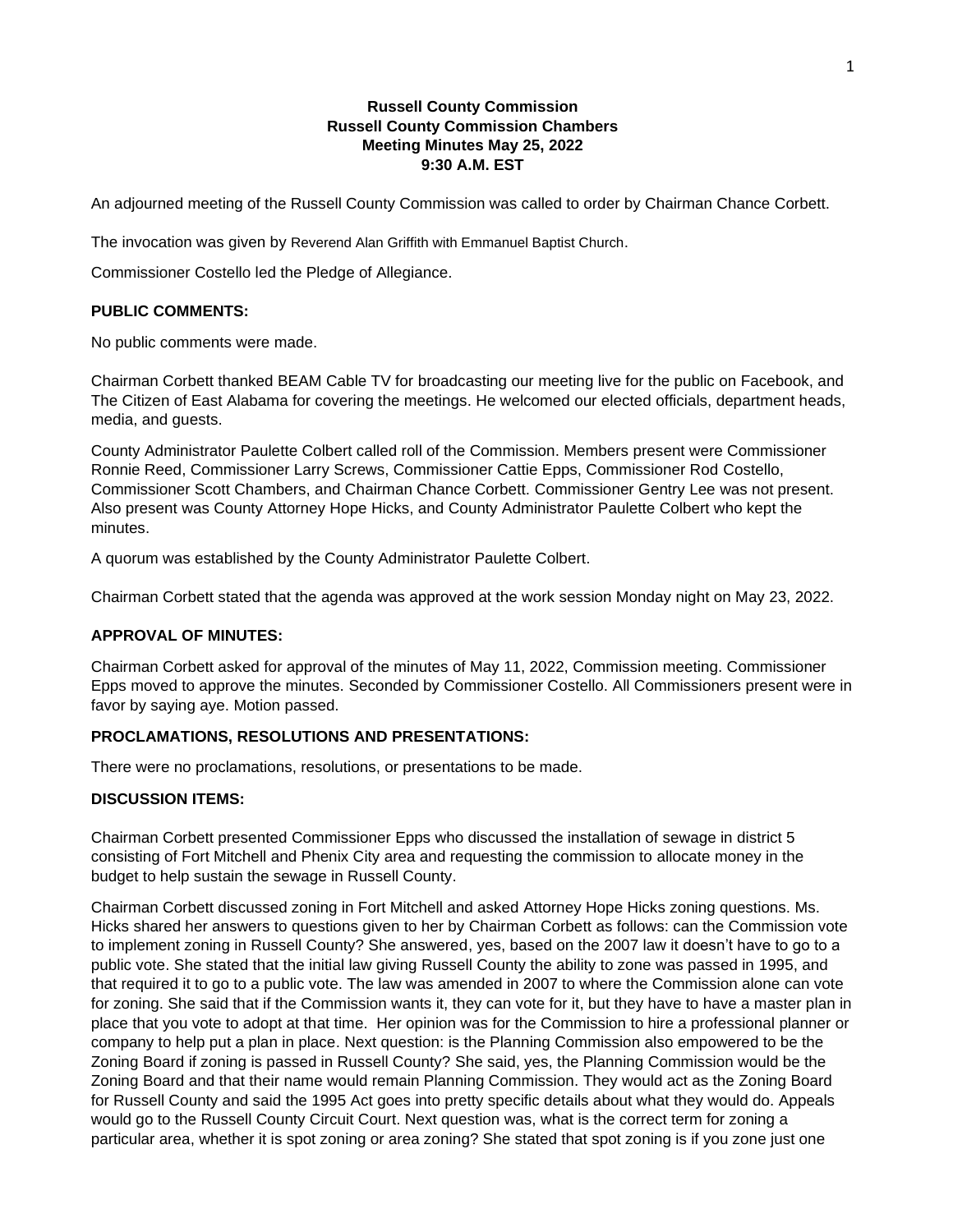parcel of property, and that is illegal, and you cannot do that. She added what can be done is implementing a master plan and start doing zoning based on districts. You don't have to try to implement the whole county at one time. She stated that your master plan would designate to have zone one, zone two, zone three, or types of zones or you could start doing zoning based on either a zoning number or district, of if you want to start doing commercial zoning all at one time. She said you have your choice in how you want to do it, but you cannot just zone a particular spot. She spoke that even if there is a master plan adopted today, you cannot zone an area (like a mobile home development request), because it will have to be done by zoning areas or districts. Next question: what are the rules dealing with current landowners? She stated that in the Act 1995- 573, section 11 states "no zoning regulation adopted by the Planning Commission shall change any use to which land is being made at the time the zoning regulations become applicable in the county," so people are grandfathered in. If they change the use of it, it will have to comply with zoning but as long as they keep it what it is currently being used as, that will be fine. She stated a question Mr. Ellis asked was, what is considered a subdivision? This was related to a mobile home park proposal. Ms. Hicks stated that the state definition of a subdivision would include mobile homes, RV parks, and apartments. It is a division of a lot, tract, or parcel of land into two (2) or more lots, plats, sites, or other division of land for the purpose, whether it is immediate or future of sale, of lease, or of building development. So, if there are leased spots to put mobile homes, it is a subdivision. Chairman Corbett asked, as a summary of the questions she answered, if it is constitutional and did she see any reason that the 2007 law was not constitutional? She stated they absolutely have the right to do it, and that the 2007 law has been on the books for years, and there are other counties that have done this. Also, the Commission can vote for zoning without public input. She says the Commission has the ability to do it but has to take some steps before starting. She suggested a professional planner come in and help setup the zoning regulations, ordinances, and how things are going to be done. The Planning Commission has the right to do all of it but would want professional help to make sure they don't get planning zoning regulations that then become a problem with the law. Further discussion continued on zoning in the meeting.

Chairman Corbett presented Lisa Sandt and Ben McGarr from the Lee-Russell Council of Governments. Ms. Sandt gave an update of their agency's funding structure and the services they provide. Mr. McGarr discussed the process to apply for the Defense Community Infrastructure Grant.

Chairman Corbett presented Commissioner Reed who discussed the importance of the East Alabama Mental Health appointment and is to be placed on the next meeting agenda under business.

## **BUSINESS ITEMS:**

There were no business items to be made.

### **COUNTY ENGINEER:**

County Engineer Shawn Blakeney presented a business item to purchase a trailer (budgeted item) from Equipment /Furniture line item 541 for \$5,000 from Alabama Rock, for a BT 22 ft. tilt trailer for \$9,685.00. Commissioner Screws moved to accept the purchase. Seconded by Commissioner Epps. All Commissioners present were in favor by saying aye. Motion passed.

County Engineer Shawn Blakeney requested to combine two positions to create an Engineering Technician 2 position. He requested to combine both vacant positions of the Mechanic 1 position and the Equipment Operator 1 position for this new position. Both are salaries of \$29,736.52 each and he requested to combine them into the one new Engineering Technician 2 position with a salary of \$45,000. Commissioner Screws moved to approve the request. Seconded by Commissioner Costello. All Commissioners present were in favor by saying aye. Motion passed.

### **SANITATION:**

Chairman Corbett recognized County Engineer Shawn Blakeney who requested to solicit bids for the remodeling of the new sanitation building. He will advertise in the newspapers on June 4<sup>th</sup>, June 11<sup>th</sup>, and June 18<sup>th</sup>. Plans will be available to be picked up June 8<sup>th</sup> from the general contractor, Mr. Scott Holmes with Hecht Burdeshaw. The mandatory pre-bid meeting will be on site, Monday, June 20<sup>th</sup> at 10:00 am ET. They will open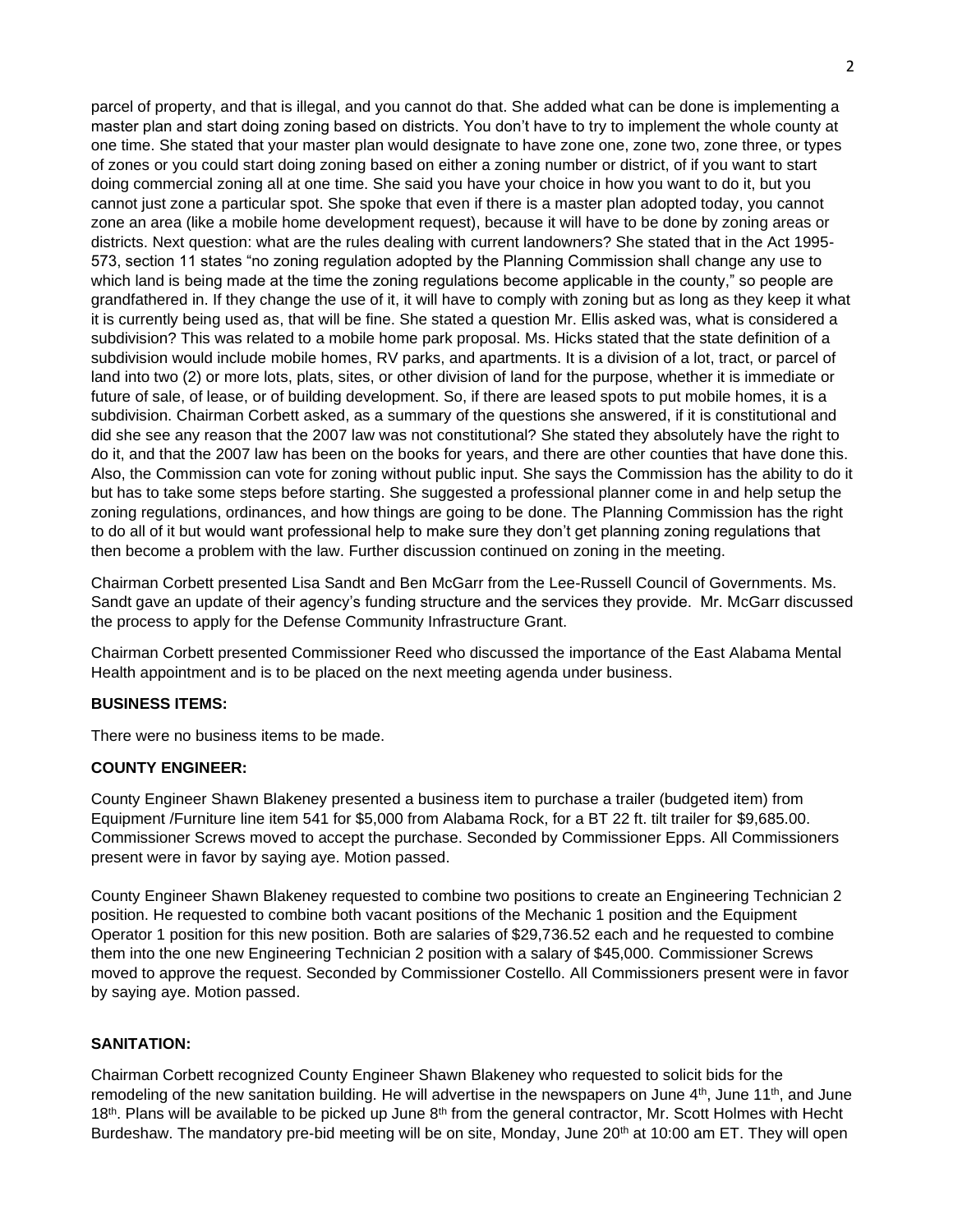bids on June 30<sup>th</sup> at 2:00 pm ET in the Commission Chambers, and then be awarded at the next Commission meeting. Commissioner Costello moved to approve the request to solicit bids. Seconded by Commissioner Chambers. All Commissioners present were in favor by saying aye. Motion passed.

Chairman Corbett recognized Sanitation Director Ward Dudley with the request to surplus vehicles. Mr. Dudley requested to surplus 3 vehicles because they are inoperable as follows:

| Serial Number: |              | VIN #2FZHCHDJ67AY90341 Model Number: |                    |                          | 2007 |
|----------------|--------------|--------------------------------------|--------------------|--------------------------|------|
| Color:         | <b>WHITE</b> | Vehide:                              |                    | <b>STERLING TRK CORP</b> |      |
| Serial Number: |              | VIN #1FALP52U5VA168519               |                    | Model Number:            | 1996 |
| Color:         | <b>WHITE</b> | Vehicle:                             | <b>FORD TAURUS</b> |                          |      |
| Serial Number: |              | VIN #1GCCS14X6W8182950 Model Number: |                    |                          | 1998 |
| Color:         | <b>WHITE</b> | Vehicle:                             |                    | CHEVY PICK-UP TRUCK      |      |

Commissioner Costello moved to approve the request. Seconded by Commissioner Chambers. Chairman Corbett verified that it would be advertised and sold on GovDeals.com. Mr. Dudley agreed. All Commissioners present were in favor by saying aye. Motion passed.

## **ADMINISTRATOR:**

County Administrator Paulette Colbert presented the retirees' one-time lump sum payment approval. Mrs. Colbert stated the Alabama Legislature has provided the opportunity to grant a one-time lump sum payment to retired members and beneficiaries of deceased retirees who retired prior to March 1<sup>st</sup> of 2022 with the employee's retirement system. The retiree will receive a one-time lump sum payment of \$2 for each month of service credited to the retiree's account or the beneficiary of a deceased retiree with payments made in October this year. The 2022 estimated lump sum payment cost is \$45,022, which will require 0.44% to be added to the employer contribution rate effective for the one-year period from October 1, 2023 through September 30, 2024. Mrs. Colbert stated that if approved, a resolution must be approved and received by the employee's retirement system before August 31, 2022. Commissioner Screws moved to approve the motion. Seconded by Commissioner Reed. Mrs. Colbert stated that the last lump sum payment was in 2017. Chairman Corbett stated that this has been done across the state in TRS and RSA as well. Mrs. Colbert stated it will be received directly from the retirement system and not through our office. All Commissioners present were in favor by saying aye. Motion passed.

### **CORONAVIRUS RESCUE ACT FUND:**

Chairman Corbett recognized County Administrator Paulette Colbert who presented the Hecht Burdeshaw Architects, Inc. invoice payment of \$11,520 for architectural services rendered through April 20,2022, for design contract for the covid Sheriff/EMA Building to be paid by the Coronavirus Rescue Act Fund. Commissioner Chambers moved to approve the payment. Seconded by Commissioner Reed. Roll call vote was taken by County Administrator Paulette Colbert as follows: District 4: Commissioner Reed, yes; District 7: Commissioner Screws, yes; District 5: Commissioner Epps, yes; District 3: Commissioner Costello, yes; District 2: Commissioner Chambers, yes; and District 6: Commissioner Corbett, yes. Motion passed.

Chairman Corbett recognized County Administrator Paulette Colbert who presented the Ball, Ball, Matthews & Novak, P.A. invoice for services rendered and expenses incurred in the amount of \$900.00 to be paid by the Coronavirus Rescue Act Fund. Commissioner Costello moved to approve the payment. Seconded by Commissioner Chambers. Roll call vote was taken by County Administrator Paulette Colbert as follows: District 4: Commissioner Reed, yes; District 7: Commissioner Screws, yes; District 5: Commissioner Epps, yes; District 3: Commissioner Costello, yes; District 2: Commissioner Chambers, yes; and District 6: Commissioner Corbett, yes. Motion passed.